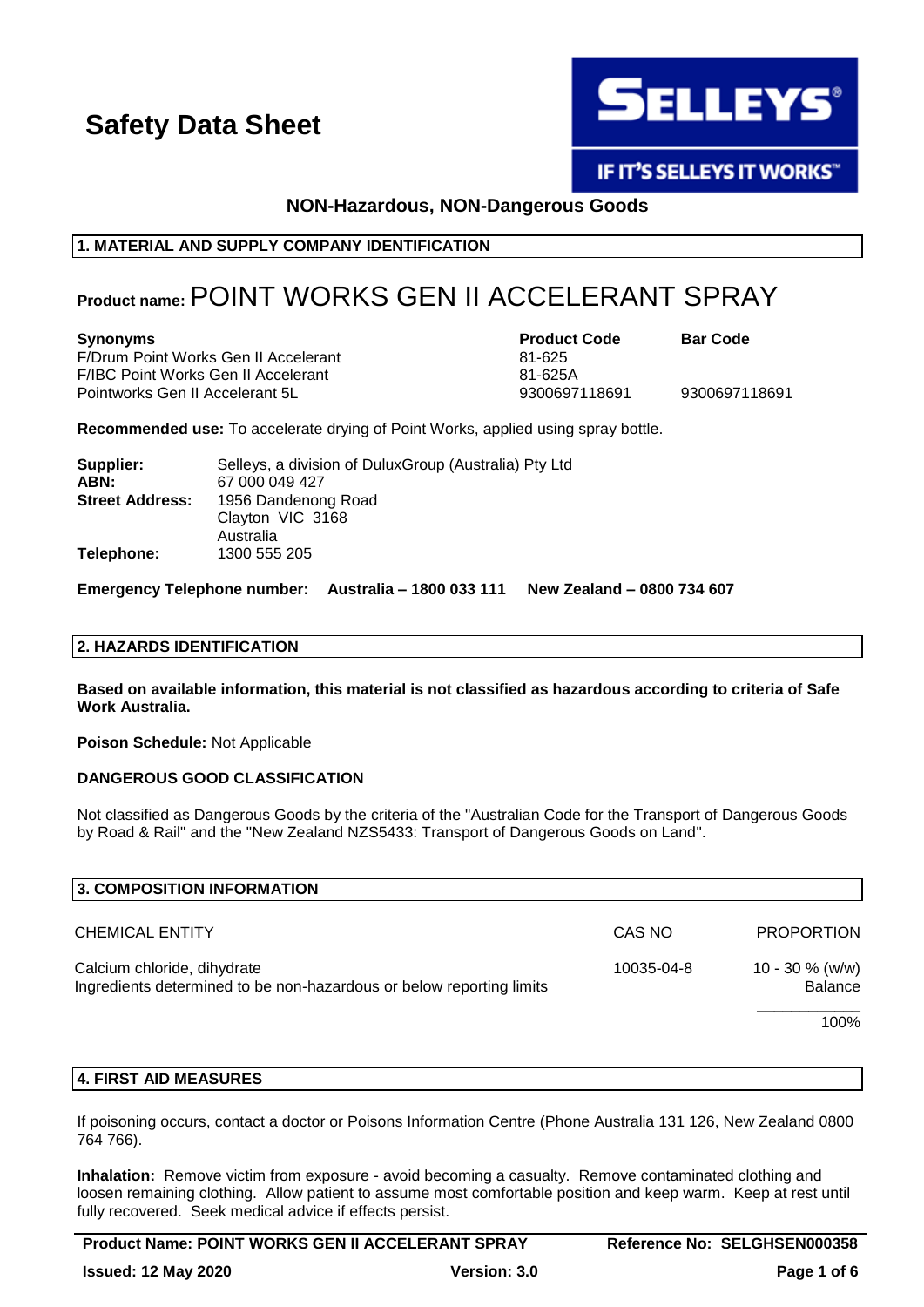

**Skin Contact:** If skin or hair contact occurs, remove contaminated clothing and flush skin and hair with running water. If swelling, redness, blistering or irritation occurs seek medical assistance.

**Eye contact:** If in eyes wash out immediately with water. In all cases of eye contamination it is a sensible precaution to seek medical advice.

**Ingestion:** Rinse mouth with water. If swallowed, do NOT induce vomiting. Give a glass of water to drink. Never give anything by the mouth to an unconscious patient. If vomiting occurs give further water. Seek medical advice.

**PPE for First Aiders:** Wear safety shoes, overalls, gloves, safety glasses. Available information suggests that gloves made from nitrile rubber should be suitable for intermittent contact. However, due to variations in glove construction and local conditions, the user should make a final assessment. Always wash hands before smoking, eating, drinking or using the toilet. Wash contaminated clothing and other protective equipment before storing or re-using.

**Notes to physician:** Treat symptomatically.

### **5. FIRE FIGHTING MEASURES**

**Hazchem Code:** Not applicable.

**Suitable extinguishing media:** If material is involved in a fire use water fog (or if unavailable fine water spray), alcohol resistant foam, standard foam, dry agent (carbon dioxide, dry chemical powder).

**Specific hazards:** Non-combustible material.

**Fire fighting further advice:** Not combustible, however following evaporation of aqueous component residual material can burn if ignited.

### **6. ACCIDENTAL RELEASE MEASURES**

### **SMALL SPILLS**

Wear protective equipment to prevent skin and eye contamination. Avoid inhalation of vapours or dust. Wipe up with absorbent (clean rag or paper towels). Collect and seal in properly labelled containers or drums for disposal.

### **LARGE SPILLS**

Clear area of all unprotected personnel. Slippery when spilt. Avoid accidents, clean up immediately. Wear protective equipment to prevent skin and eye contamination and the inhalation of vapours. Work up wind or increase ventilation. Contain - prevent run off into drains and waterways. Use absorbent (soil, sand or other inert material). Collect and seal in properly labelled containers or drums for disposal. If contamination of crops, sewers or waterways has occurred advise local emergency services.

### **Dangerous Goods - Initial Emergency Response Guide No:** Not applicable

### **7. HANDLING AND STORAGE**

**Handling:** Avoid eye contact and repeated or prolonged skin contact. Avoid inhalation of vapour, mist or aerosols.

**Storage:** Store in a cool, dry, well-ventilated place and out of direct sunlight. Store away from foodstuffs. Store away from incompatible materials described in Section 10. Store away from sources of heat and/or ignition.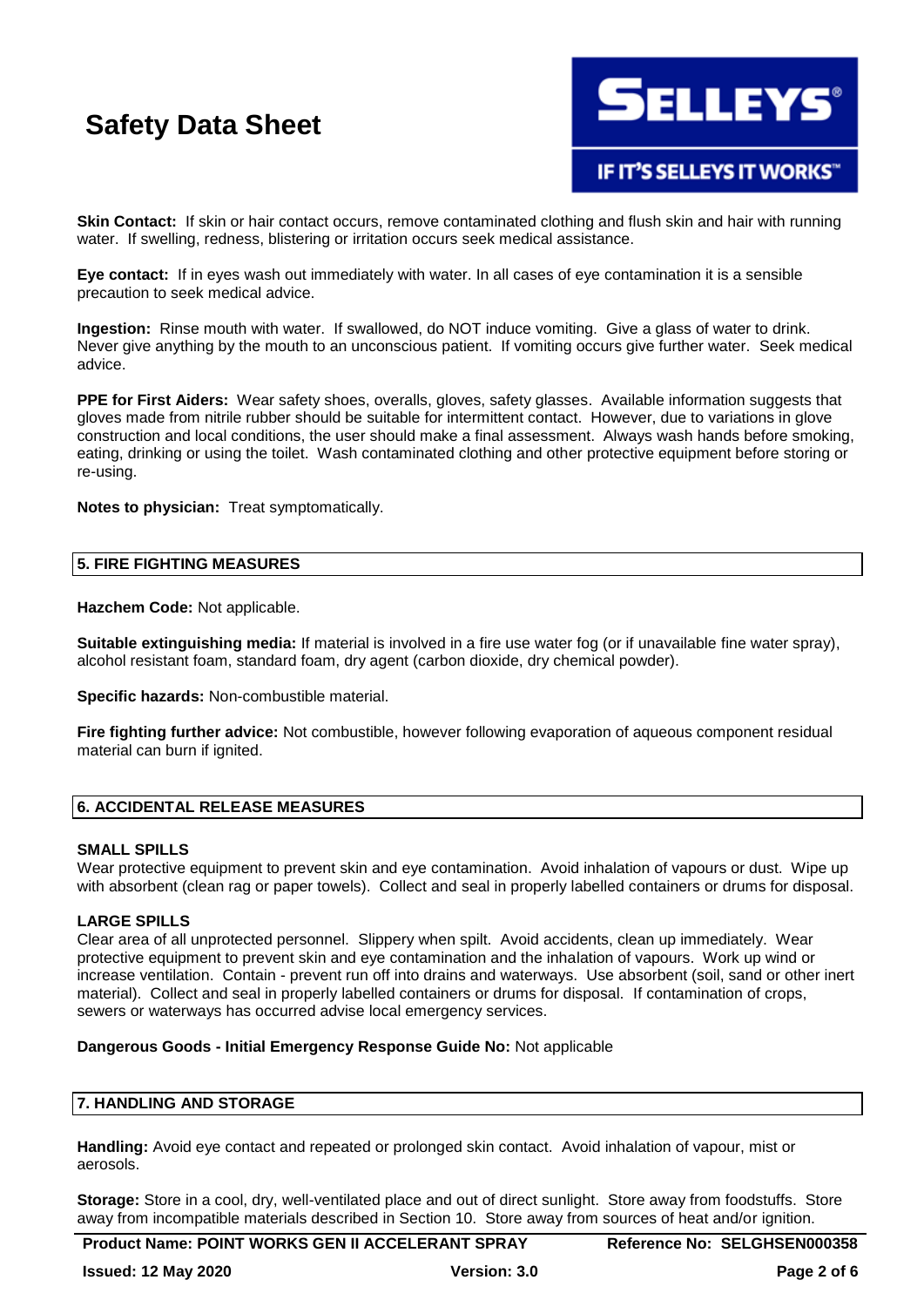

### IF IT'S SELLEYS IT WORKS"

Keep container standing upright. Keep containers closed when not in use - check regularly for leaks.

### **8. EXPOSURE CONTROLS / PERSONAL PROTECTION**

**National occupational exposure limits:** No value assigned for this specific material by Safe Work Australia.

**Biological Limit Values:** As per the "National Model Regulations for the Control of Workplace Hazardous Substances (Safe Work Australia)" the ingredients in this material do not have a Biological Limit Allocated.

**Engineering Measures:** Natural ventilation should be adequate under normal use conditions.

**Personal Protection Equipment:** SAFETY SHOES, OVERALLS, GLOVES, SAFETY GLASSES.

Wear safety shoes, overalls, gloves, safety glasses. Available information suggests that gloves made from nitrile rubber should be suitable for intermittent contact. However, due to variations in glove construction and local conditions, the user should make a final assessment. Always wash hands before smoking, eating, drinking or using the toilet. Wash contaminated clothing and other protective equipment before storing or re-using.

**Hygiene measures:** Keep away from food, drink and animal feeding stuffs. When using do not eat, drink or smoke. Wash hands prior to eating, drinking or smoking. Avoid contact with clothing. Avoid eye contact and repeated or prolonged skin contact. Avoid inhalation of vapour, mist or aerosols. Ensure that eyewash stations and safety showers are close to the workstation location.

### **9. PHYSICAL AND CHEMICAL PROPERTIES**

| Form:   | Liquid         |
|---------|----------------|
| Colour: | Pale brown     |
| Odour:  | Metallic odour |

**Solubility:** Soluble in water **Specific Gravity:** 1.09 **Relative Vapour Density (air=1):** N Av **Vapour Pressure (20 °C):** N Av **Flash Point (°C):** N App **Flammability Limits (%):** N App **Autoignition Temperature (°C):** N Av **Melting Point/Range (°C):** N Av **Boiling Point/Range (°C):** N Av **pH:** 7.3 **Viscosity:** N Av **Total VOC (g/Litre):** N Av

(Typical values only - consult specification sheet)  $N Av = Not available, N App = Not applicable$ 

### **10. STABILITY AND REACTIVITY**

**Chemical stability:** This material is thermally stable when stored and used as directed.

**Conditions to avoid:** Elevated temperatures and sources of ignition.

**Incompatible materials:** Oxidising agents.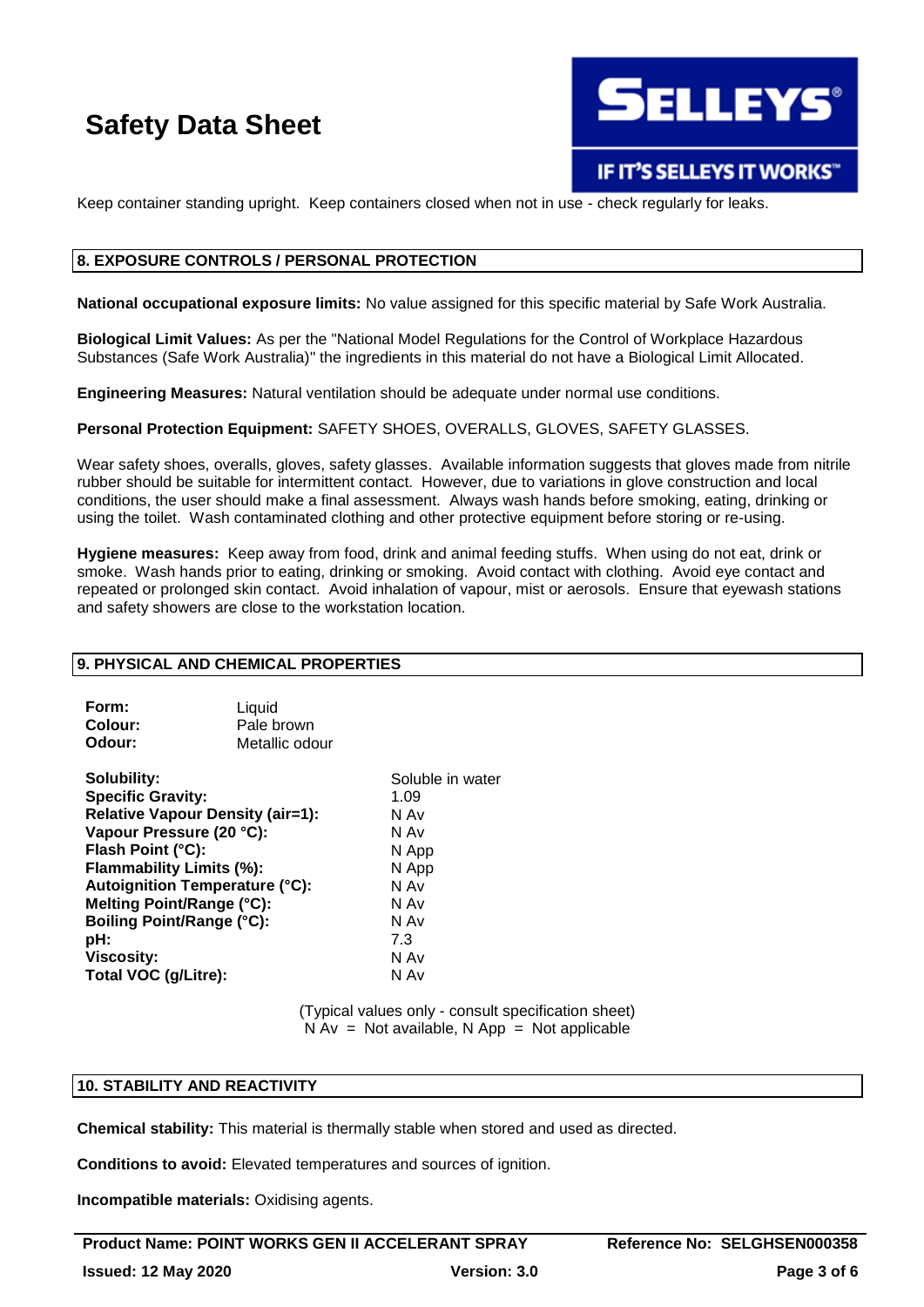

IF IT'S SELLEYS IT WORKS"

**Hazardous decomposition products:** Oxides of carbon and nitrogen, smoke and other toxic fumes.

**Hazardous reactions:** No known hazardous reactions.

### **11. TOXICOLOGICAL INFORMATION**

No adverse health effects expected if the product is handled in accordance with this Safety Data Sheet and the product label. Symptoms or effects that may arise if the product is mishandled and overexposure occurs are:

### **Acute Effects**

**Inhalation:** Material may be an irritant to mucous membranes and respiratory tract.

**Skin contact:** Contact with skin may result in irritation.

**Ingestion:** Swallowing can result in nausea, vomiting and irritation of the gastrointestinal tract.

**Eye contact:** May be an eye irritant.

### **Acute toxicity**

**Inhalation:** This material has been classified as non-hazardous. Acute toxicity estimate (based on ingredients): LC50 > 20.0 mg/L for vapours or LC50 > 5.0 mg/L for dust and mist or LC50 > 20,000 ppm for gas

**Skin contact:** This material has been classified as non-hazardous. Acute toxicity estimate (based on ingredients): >2,000 mg/Kg bw

**Ingestion:** This material has been classified as non-hazardous. Acute toxicity estimate (based on ingredients): >2,000 mg/Kg bw

**Corrosion/Irritancy:** Eye: this material has been classified as not corrosive or irritating to eyes. Skin: this material has been classified as not corrosive or irritating to skin.

**Sensitisation:** Inhalation: this material has been classified as not a respiratory sensitiser. Skin: this material has been classified as not a skin sensitiser.

**Aspiration hazard:** This material has been classified as non-hazardous.

**Specific target organ toxicity (single exposure):** This material has been classified as non-hazardous.

### **Chronic Toxicity**

**Mutagenicity:** This material has been classified as non-hazardous.

**Carcinogenicity:** This material has been classified as non-hazardous.

**Reproductive toxicity (including via lactation):** This material has been classified as non-hazardous.

**Specific target organ toxicity (repeat exposure):** This material has been classified as non-hazardous.

### **12. ECOLOGICAL INFORMATION**

Avoid contaminating waterways.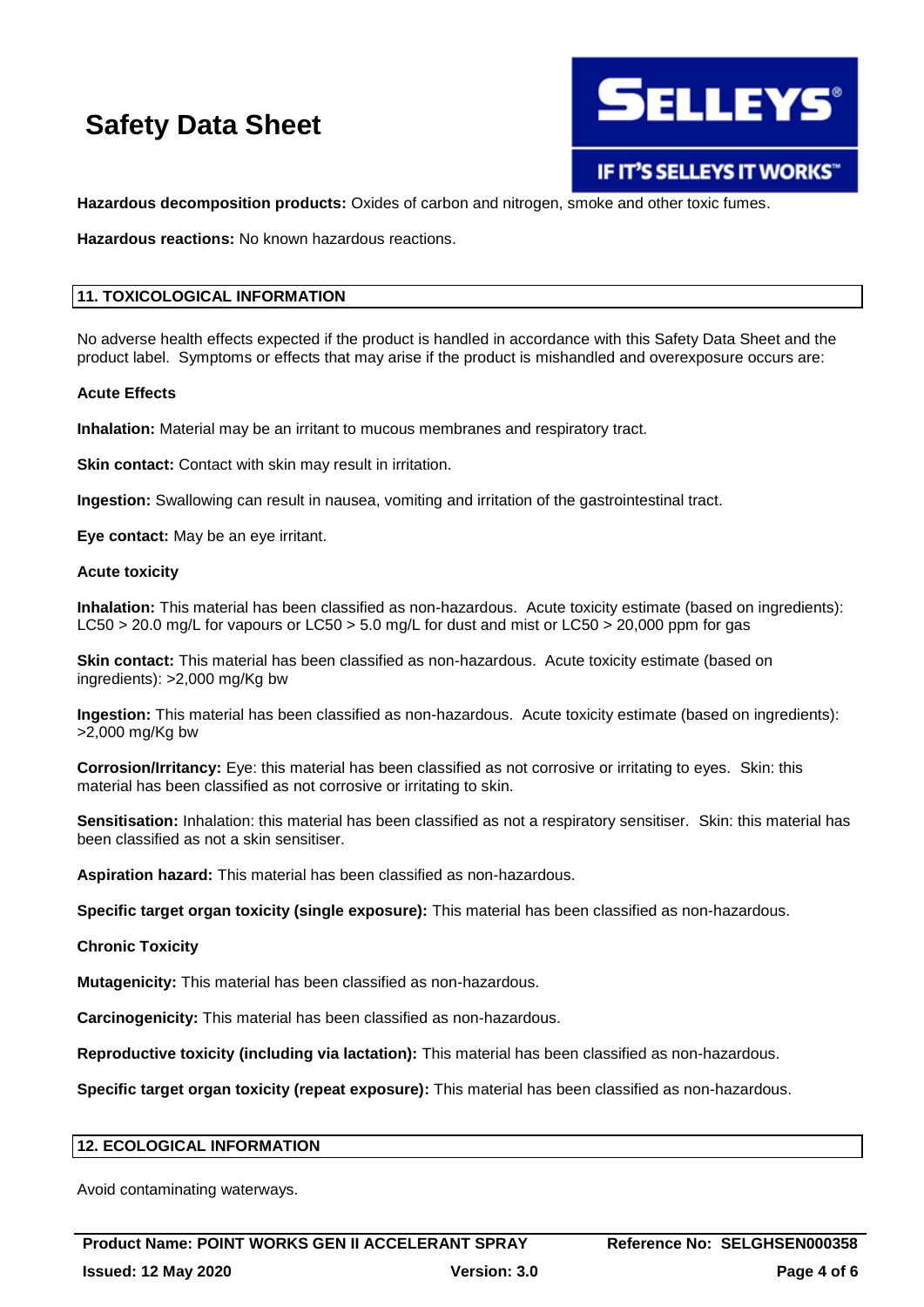

IF IT'S SELLEYS IT WORKS"

**Acute aquatic hazard:** This material has been classified as non-hazardous. Acute toxicity estimate (based on ingredients): >100 mg/L

**Long-term aquatic hazard:** This material has been classified as non-hazardous. Non-rapidly or rapidly degradable substance for which there are adequate chronic toxicity data available OR in the absence of chronic toxicity data, Acute toxicity estimate (based on ingredients): >100 mg/L, where the substance is not rapidly degradable and/or BCF  $<$  500 and/or log  $K_{ow}$   $<$  4.

**Ecotoxicity:** No information available.

**Persistence and degradability:** No information available.

**Bioaccumulative potential:** No information available.

**Mobility:** No information available.

### **13. DISPOSAL CONSIDERATIONS**

Persons conducting disposal, recycling or reclamation activities should ensure that appropriate personal protection equipment is used, see "Section 8. Exposure Controls and Personal Protection" of this SDS.

If possible material and its container should be recycled. If material or container cannot be recycled, dispose in accordance with local, regional, national and international Regulations.

### **14. TRANSPORT INFORMATION**

### **ROAD AND RAIL TRANSPORT**

Not classified as Dangerous Goods by the criteria of the "Australian Code for the Transport of Dangerous Goods by Road & Rail" and the "New Zealand NZS5433: Transport of Dangerous Goods on Land".

### **MARINE TRANSPORT**

Not classified as Dangerous Goods by the criteria of the International Maritime Dangerous Goods Code (IMDG Code) for transport by sea.

### **AIR TRANSPORT**

Not classified as Dangerous Goods by the criteria of the International Air Transport Association (IATA) Dangerous Goods Regulations for transport by air.

### **15. REGULATORY INFORMATION**

### **This material is not subject to the following international agreements:**

Montreal Protocol (Ozone depleting substances) The Stockholm Convention (Persistent Organic Pollutants) The Rotterdam Convention (Prior Informed Consent) Basel Convention (Hazardous Waste) International Convention for the Prevention of Pollution from Ships (MARPOL)

### **This material/constituent(s) is covered by the following requirements:**

• All components of this product are listed on or exempt from the Australian Inventory of Chemical Substances (AICS).

• All components of this product are listed on or exempt from the New Zealand Inventory of Chemical (NZIoC).

**HSNO Group Standard:** HSR002544 - Construction Products (Subsidiary Hazard) Group Standard